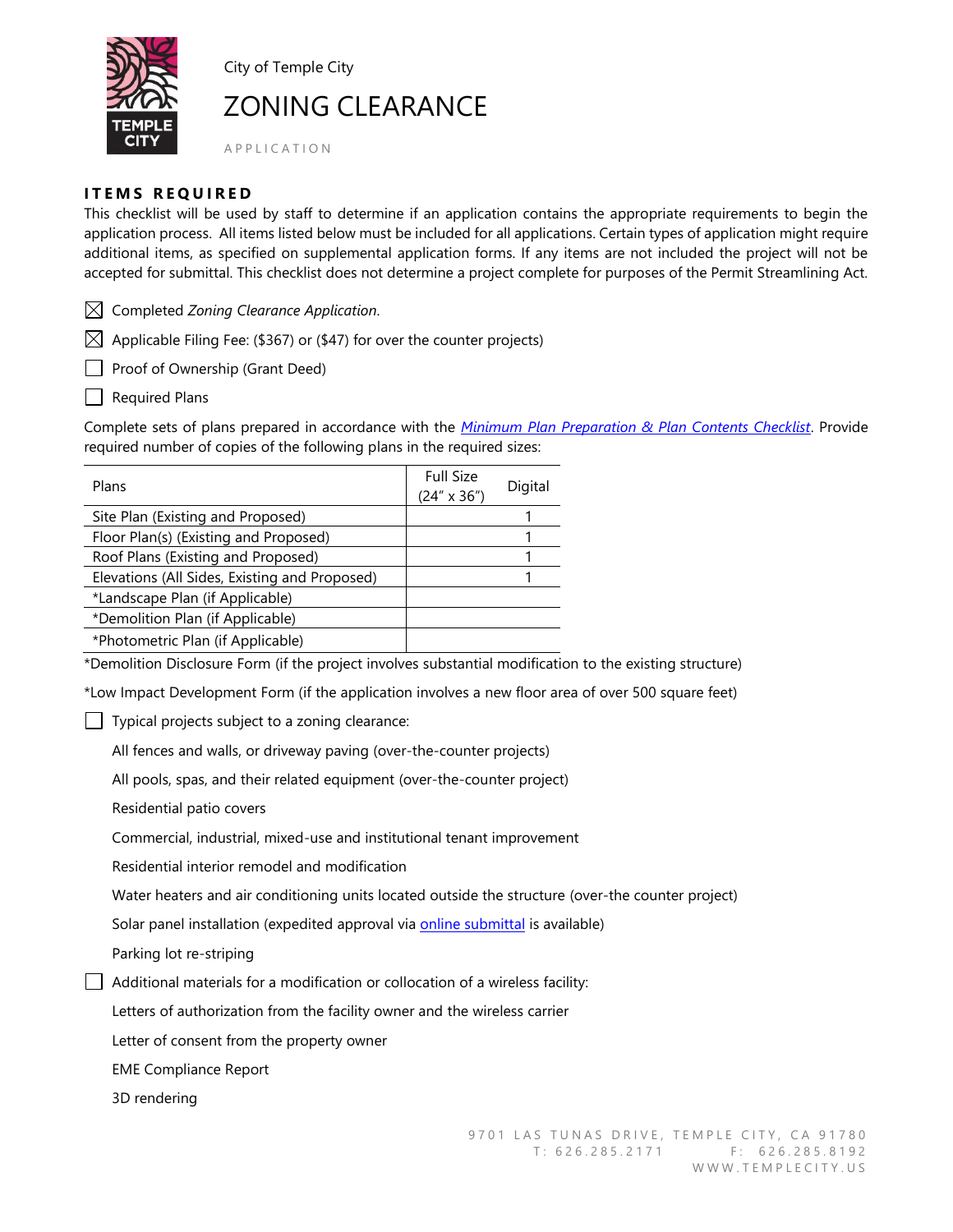## **PERMIT REQUESTED** (PLEASE CHECK ALL APPLICABLE BOXES)

| Structure demolition where new construction is not proposed | Pool, spa, and related equipment        |
|-------------------------------------------------------------|-----------------------------------------|
| Single story accessory structure (garage, shed, etc.)       | Tenant improvements, no exterior change |
| Single story accessory dwelling unit                        | Solar installation                      |
| Patio cover                                                 | New water heater or A/C units           |
| Residential remodel with no additional square footage       | Window replacement                      |
| Driveway paving                                             | Other                                   |

## **DESCRIPTION OF PROJECT** (Be as specific as possible, attach sheets if necessary)

| and the control of the control of the control of the control of the control of the control of the control of the |  |  |
|------------------------------------------------------------------------------------------------------------------|--|--|
|                                                                                                                  |  |  |
|                                                                                                                  |  |  |
|                                                                                                                  |  |  |
|                                                                                                                  |  |  |

## **PROPERTY INFORMATION**

| Property Address:            |         |           |
|------------------------------|---------|-----------|
| Parcel Size (area):          | Width:  | Depth:    |
| Current Use:                 |         |           |
|                              |         |           |
| <b>APPLICANT INFORMATION</b> |         |           |
| Applicant:                   |         |           |
| Address:                     |         |           |
| City:                        | State:  | Zip Code: |
| Phone:                       | Fax:    |           |
| Cell / Other Phone:          | E-mail: |           |

**Note:** Attach additional lists for multiple property owners. If the property owner or applicant is a trust, partnership, corporation or LLC, on a separate sheet, provide a listing of all persons that make-up the trust, partnership, corporation or LLC